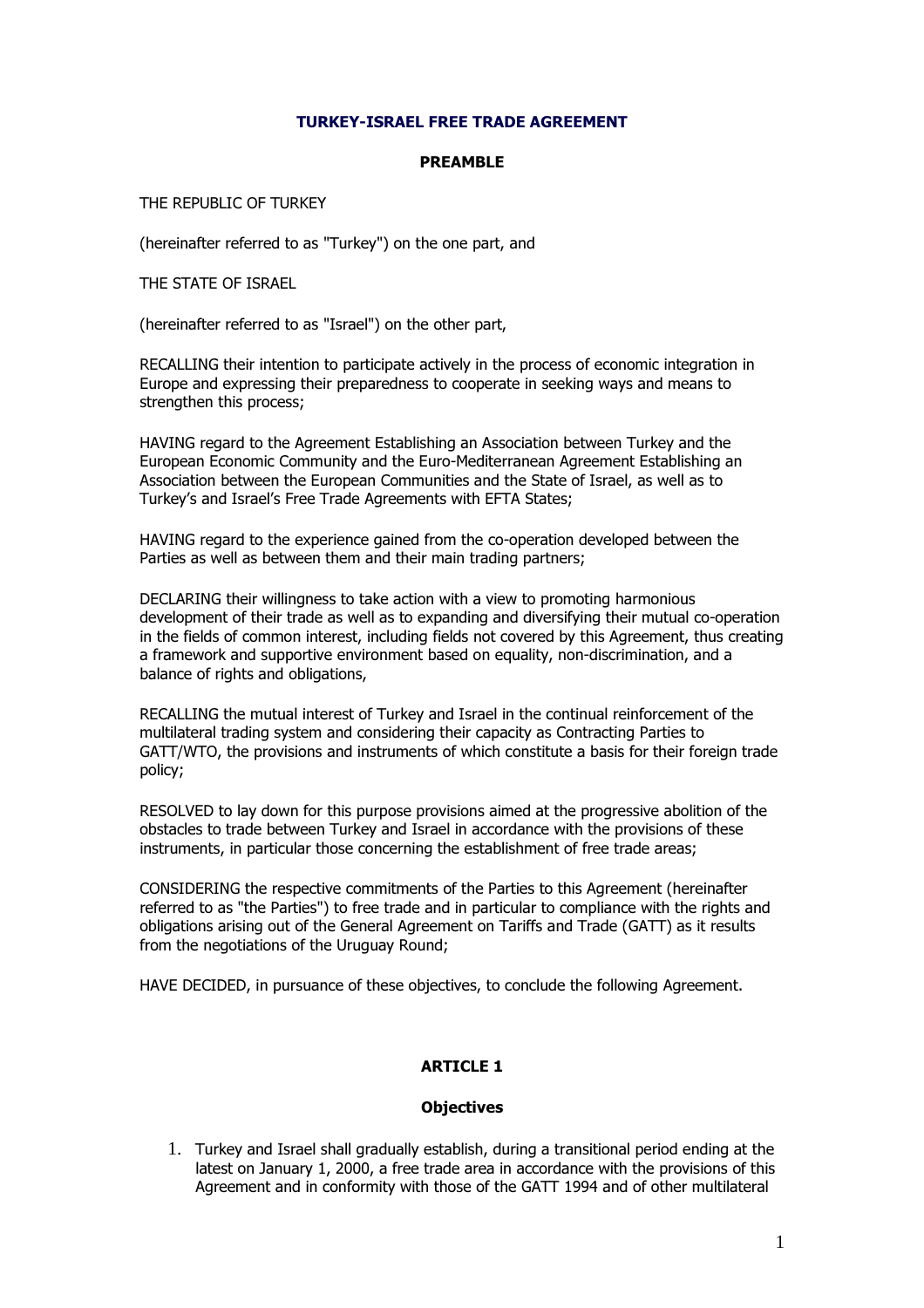agreements on trade in goods annexed to the Agreement establishing the WTO, hereinafter referred to as the "GATT".

2. The objectives of this Agreement are:

a) to promote, through the expansion of reciprocal trade in goods and services, the harmonious development of the economic relations between Turkey and Israel;

b) to provide fair conditions of competition for trade between Turkey and Israel;

c) to contribute in this way, by removal of barriers to trade, to the harmonious development and expansion of world trade;

d) to enhance co-operation between Turkey and Israel.

# ARTICLE 2

#### Basic Duties

- 1. For commercial exchanges covered by this Agreement, the Israel Customs Tariff shall be applied to the classification of goods for imports to Israel. The Turkish Customs Tariff shall be applied to the classification of goods for imports into Turkey.
- 2. For each product listed in Chapter I of this Agreement the basic duty to which the successive reductions set out in this Agreement are to be applied shall be the MFN duties that are applied erga omnes on the date of the entry into force of the Agreement.
- 3. If after entry into force of this Agreement, any tariff reduction is applied on an erga omnes basis, in particular reductions resulting from the tariff agreement concluded as a result of the GATT Uruguay Round and Turkey-EC Customs Union, such reduced duties shall replace the basic duties referred to in paragraph 2 as from that date when such reductions are applied, unless otherwise agreed in this Agreement, its Protocols and Annexes.
- 4. Turkey and Israel shall communicate each other their respective basic duties.

# CHAPTER 1

# INDUSTRIAL PRODUCTS

### ARTICLE 3

#### **Scope**

The provisions of this Chapter shall apply to products originating in Turkey and Israel listed in Chapters 25 to 97 of the Harmonized Commodity Description and Coding System with the exception of the products listed in **Annex I.** 

# **ARTICLE 4**

# Customs Duties on Imports and Charges Having Equivalent Effect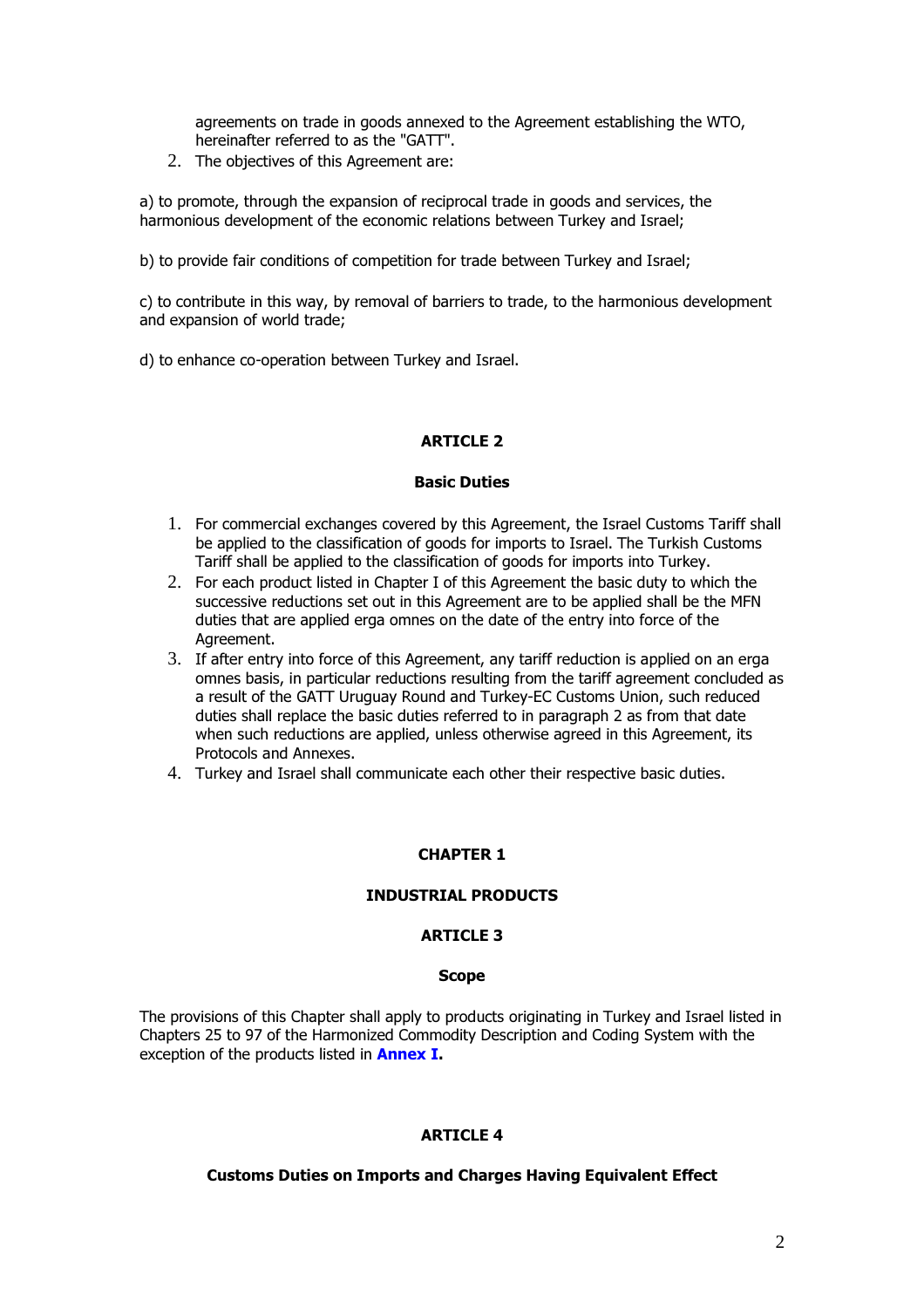- 1. No new customs duties on imports or charges having equivalent effect shall be introduced, nor shall those already applied be increased, in trade between Turkey and Israel from the date of entry into force of this Agreement.
- 2. Customs duties on imports applicable in Israel to products originating in Turkey which are not listed in **Annex II, Annex III and Annex VIII** shall be abolished on the entry into force of the Agreement.
- 3. Customs duties on imports applicable in Israel to products originating in Turkey which are listed in **Annex II** shall be gradually reduced in accordance with the timetable provided in that Annex and abolished on January 1, 2000 at the latest.
- 4. Customs duties on imports applicable in Israel to products originating in Turkey which are listed in **Annex III** shall be gradually abolished in accordance with the following timetable:

-upon the entry into force of the Agreement each duty shall be reduced to 2/3 of the basic duty,

-on January 1, 1998 to 1/3 of the basic duty,

-on January 1, 1999 the remaining duties shall be eliminated.

- 5. Customs duties on imports applicable in Turkey to products originating in Israel other than those products listed in Annex IV, Annex V, Annex VIa, Annex VIb, Annex VII and Annex VIII shall be abolished on the entry into force of this Agreement.
- 6. Customs duties on imports applicable in Turkey to products originating in Israel listed in **Annex IV** and **Annex V** shall be gradually abolished according to the following timetable:

- upon the entry into force of the Agreement duties shall be reduced to 75 % of the basic duty,

- on January 1, 1998 to 50 % of the basic duty,
- on January 1, 1999 to 25 % of the basic duty,
- on January 1, 2000 the remaining duties shall be eliminated.
- 7. Customs duties on imports applicable in Turkey to products originating in Israel which are listed in **Annex VIa and VIb** shall be gradually abolished in accordance with the timetable provided in that Annex.
- 8. Customs duties on imports applicable in Turkey to products originating in Israel which are listed in **Annex VII** shall be gradually abolished:

- upon the entry into force of the Agreement duties shall be reduced to 50 % of the basic duty,

- on January 1, 1997 to 25  $%$  of the basic duty,

- on January 1, 1999 the remaining duties shall be eliminated.

9. Customs duties on imports applicable in a Party to products originating in the other Party which are listed in **Annex VIII** shall be gradually abolished:

- upon the entry into force of the Agreement duties shall be reduced to 2/3 of the basic duty,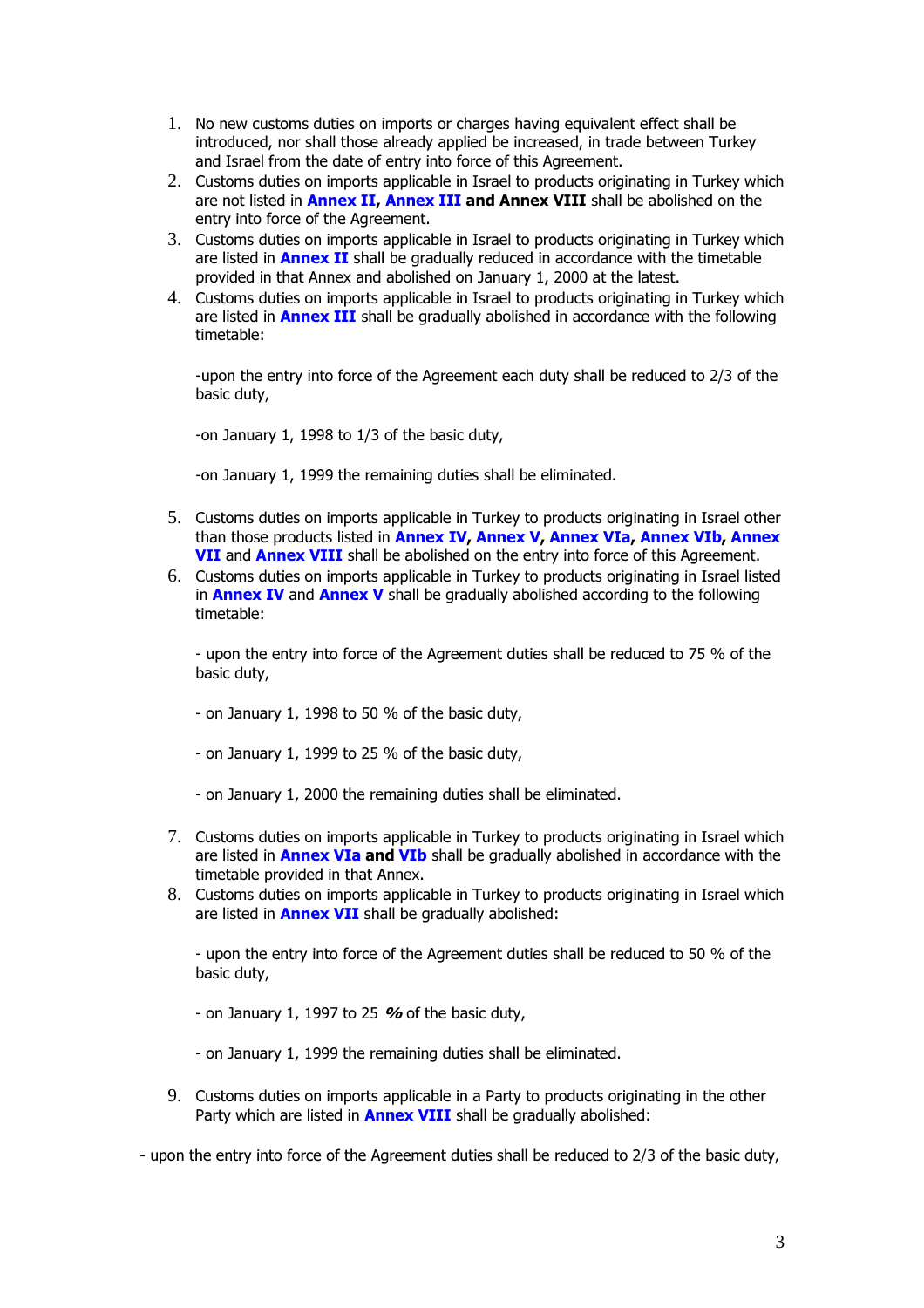- on 1.1.1998 the remaining duties shall be eliminated.

# ARTICLE 5

# Customs Duties of a Fiscal Nature

The provisions of Article 4 shall also apply to customs duties of a fiscal nature.

# ARTICLE 6

# Customs Duties on Exports and Charges Having Equivalent Effect

- 1. No new customs duty on exports or charges having equivalent effect shall be introduced in trade between Turkey and Israel.
- 2. Upon the entry into force of this Agreement, customs duties on exports and any charges having equivalent effect shall be abolished.

# **ARTICLE 7**

### Quantitative Restrictions on Imports and Exports and Measures Having Equivalent **Fffect**

- 1. No new quantitative restrictions on imports and exports or measures having equivalent effect shall be introduced, nor shall those existing be made more restrictive, in trade between the Parties from the date of the entry into force of this Agreement.
- 2. For the purpose of this Agreement "quantitative restrictions and measures having equivalent effect" mean prohibitions or restrictions on imports or exports into Turkey from Israel or into Israel from Turkey made effective through quotas, import licenses or other administrative measures and requirements restricting trade.

# CHAPTER II

# AGRICULTURAL, PROCESSED AGRICULTURAL AND FISHERY PRODUCTS

### ARTICLE 8

#### Scope

The provisions of this Chapter shall apply to agricultural, processed agricultural and fishery products originating in the Parties falling within Chapters 1-24 of the Harmonized Commodity Description and Coding System as well as the products listed in Annex I of this Agreement.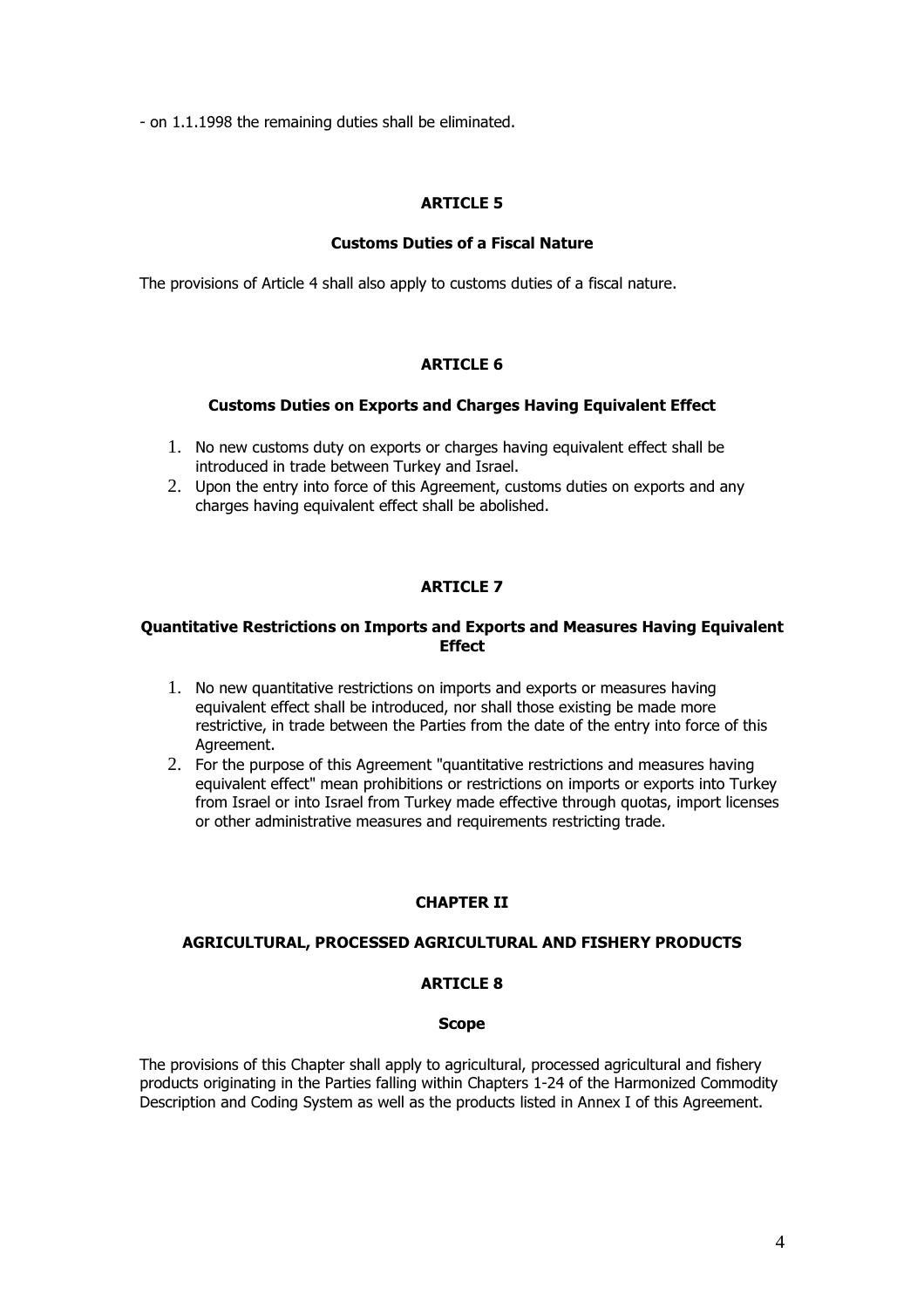### Exchange of Concessions

- 1. The Parties declare their readiness to foster, in so far as their agricultural policies allow, the harmonious development of trade in agricultural products and to discuss this issue periodically in the Joint Committee.
- 2. In pursuance of this objective **Protocol A** providing for measures to facilitate trade in agricultural, processed agricultural and fishery products has been concluded between Turkey and Israel.
- 3. Turkey and Israel shall progressively establish a greater liberalization of their trade in agricultural products of interest to both Parties. Turkey and Israel agree to examine the possibility of granting each other further concessions within the framework of the Joint Committee.

# ARTICLE 10

# Sanitary and Phytosanitary Measures

- 1. The Parties shall apply the sanitary and phytosanitary measures in accordance with the provisions of the relevant Agreement of GATT.
- 2. The Parties shall not apply their regulations in veterinary, plant health and health matters as an arbitrary or unjustifiable discrimination between the Parties or a disguised restriction in the trade between them.

# CHAPTER III

# COMMON PROVISIONS

# ARTICLE 11

# Rules of Origin and Co-operation in Customs Administration

1. Protocol B lays down the rules of origin and methods of administrative co-operation.

2. The Parties shall take all appropriate measures, including arrangements regarding administrative co-operation, to ensure that the provisions of Article 4 to 7, 9, 15 and 18 and Protocol B are effectively and harmoniously applied, taking into account the need to reduce as far as possible the formalities imposed on trade and the need to achieve mutually satisfactory solutions to any difficulties arising out of the operation of those provisions.

# ARTICLE 12

# General Exceptions

Nothing in this Agreement shall preclude prohibitions or restrictions on imports, exports or goods in transit justified on grounds of public morality, public policy or public security; the protection of health and life of humans, animals or plants and of the environment; the protection of national treasures possessing artistic, historic or archaeological value; or the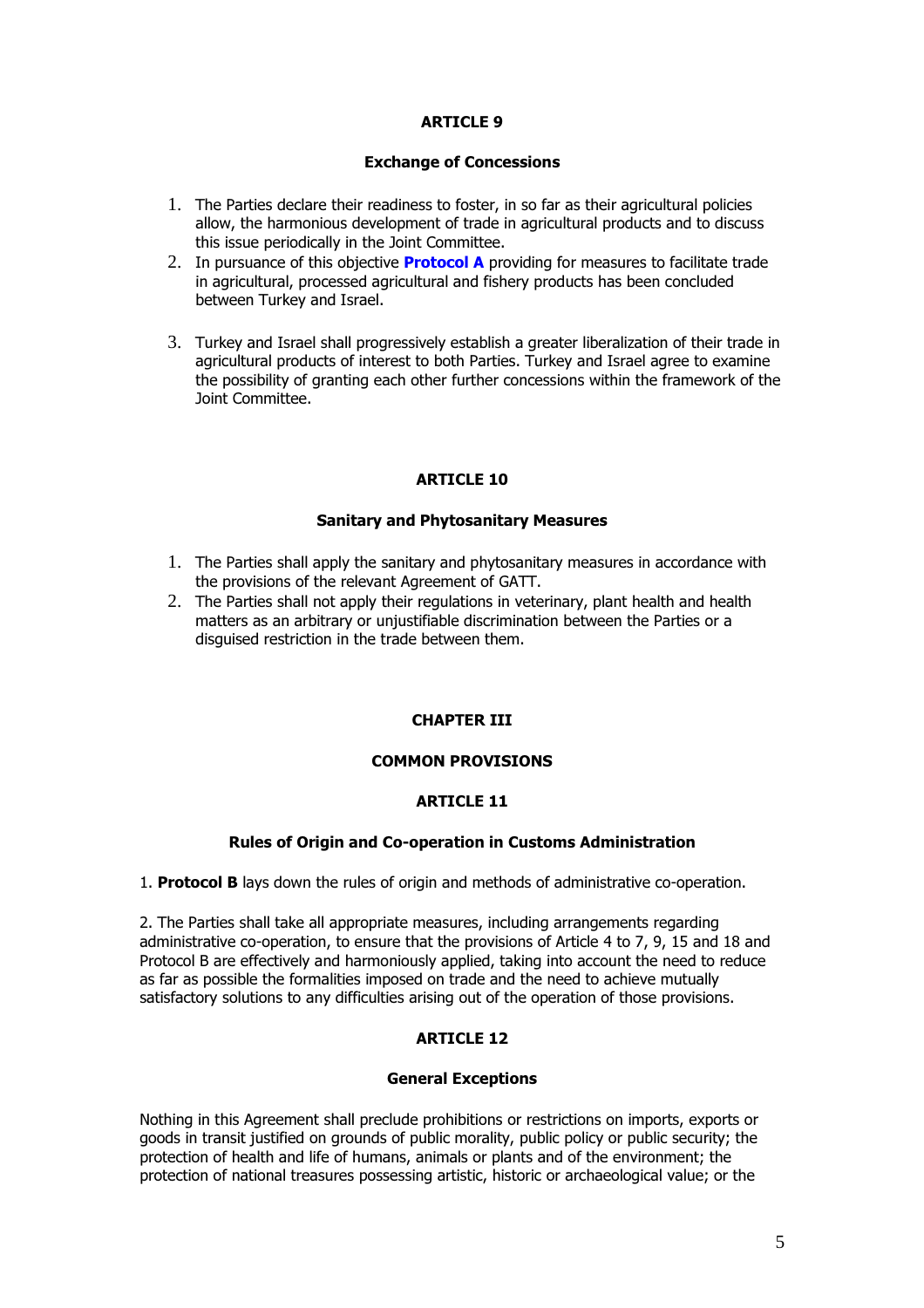protection of intellectual, industrial and commercial property, or rules concerning gold or silver. Such prohibitions or restrictions shall not, however, constitute a means of arbitrary discrimination or a disguised restriction on trade between Turkey and Israel.

# ARTICLE 13

#### State Monopolies

1. The Parties shall progressively adjust any state monopolies of a commercial character, so as to ensure that, by the end of the second year following the entry into force of this Agreement, no discrimination regarding the conditions under which goods are procured and marketed exists between nationals of Turkey and Israel.

2. The Joint Committee shall be informed about the measures adopted to implement this objective.

### ARTICLE 14

#### Internal Taxation

1. The Parties shall refrain from any measure or practice of an internal fiscal nature establishing, whether directly or indirectly, discrimination between the products originating in Turkey and like products originating in Israel.

2. Products exported by one Party to the other Party may not benefit from repayment of indirect internal taxation in excess of the amount of indirect or direct taxes imposed on them.

#### ARTICLE 15

#### Dumping

If a Party to this Agreement finds that dumping is taking place in trade with the other Party, within the meaning of Article VI of the GATT, it may take appropriate measures against this practice in accordance with the Agreement on Implementation of Article VI of the GATT 1994 and with its relevant internal legislation, under the conditions and in accordance with the procedures laid down in Article 18.

# ARTICLE 16

#### Emergency Action on Imports of Particular Products

Where any product is being imported in such increased quantities and under such conditions as to cause, or threaten to cause:

a) serious injury to domestic producers of like or directly competitive products in the territory of one of the Parties, or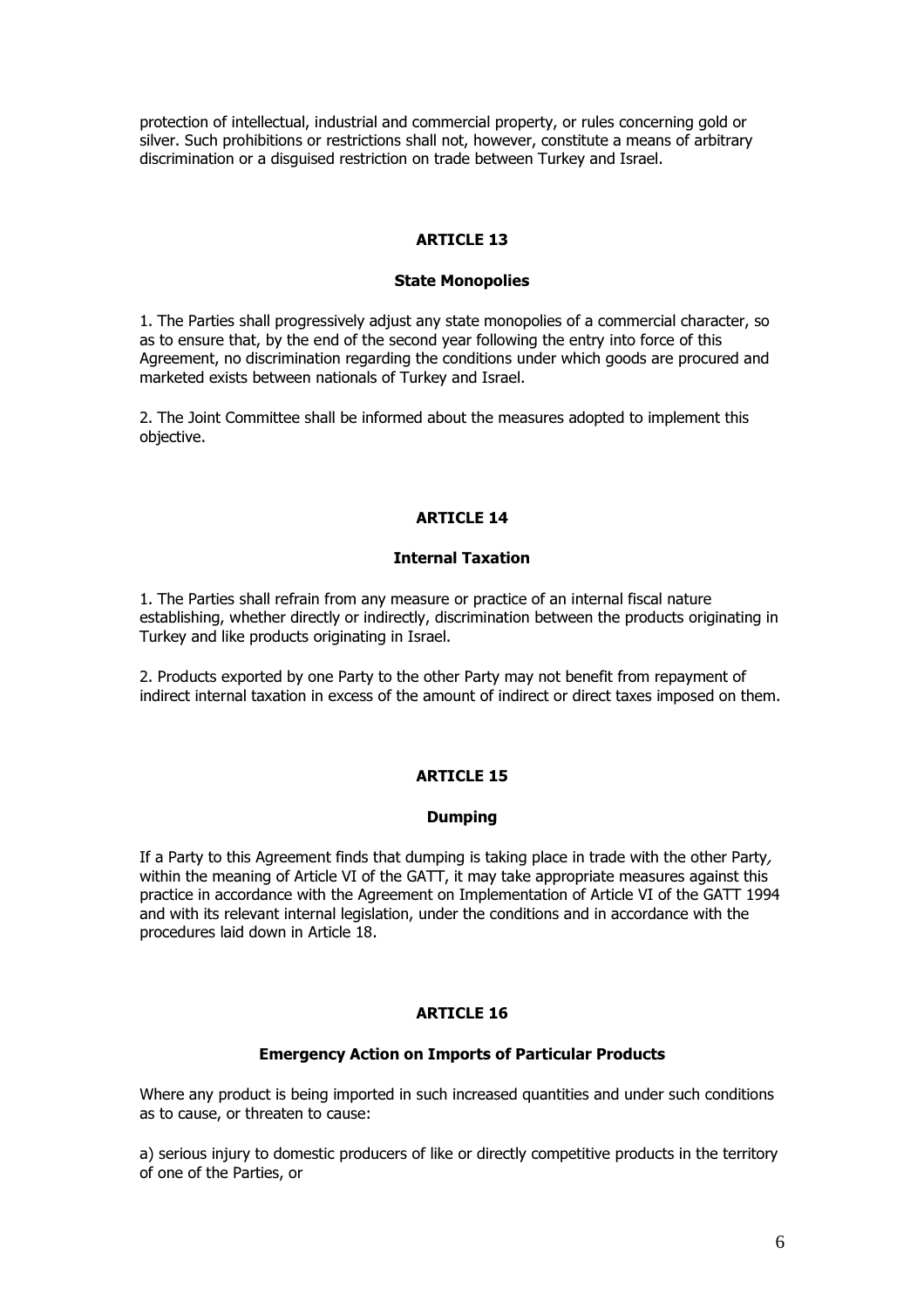b) serious disturbances in any sector of the economy, or

c) difficulties which could bring about serious deterioration in the economic situation of a region, the Party concerned may take appropriate measures under the conditions and in accordance with the procedures laid down in Article 18.

# ARTICLE 17

# Re-export and Serious Shortage

Where compliance with the provisions of Articles 6 and 7 leads to:

a) Re-export towards a third country against which the exporting Party maintains, for the product concerned, quantitative export restrictions, export duties or measures or charges having equivalent effect; or

b) a serious shortage, or threat thereof, of a product essential to the exporting Party,and where the situations referred to above give rise, or are likely to give rise, to major difficulties for the exporting Party, that Party may take appropriate measures under the conditions and in accordance with the procedures laid down in Article 18. The measures shall be nondiscriminatory and be eliminated when conditions no longer justify their maintenance.

# ARTICLE 18

# Procedure for the Application of Safeguard Measures

- 1. In the event, Turkey or Israel subjects imports of products liable to give rise to the difficulties referred to in Article 16, to an administrative procedure, the purpose of which is to provide rapid information on the trend of trade flows, it shall inform the other Party.
- 2. In the cases specified in Articles 15, 16 and 17, before taking the measures provided for therein or, as soon as possible in cases to which paragraph 3 (d) applies, the Party in question shall supply the Joint Committee with all relevant information required for a thorough examination of the situation with a view to seeking a solution acceptable to the Parties.

In the selection of appropriate measures, priority shall be given to those which least disturb the functioning of the Agreement.

The safeguard measures shall be notified immediately to the Joint Committee and shall be the subject of periodical consultations within the Committee, particularly with a view to their abolition as soon as circumstances permit.

3. For the implementation of paragraph 2, the following provisions shall apply:

a) as regards Article 15, the Joint Committee shall be informed of the dumping case as soon as the authorities of the importing Party have initiated an investigation. If no end has been put to the dumping or no other satisfactory solution has been reached within thirty days of the notification being made, the importing Party may adopt the appropriate measures;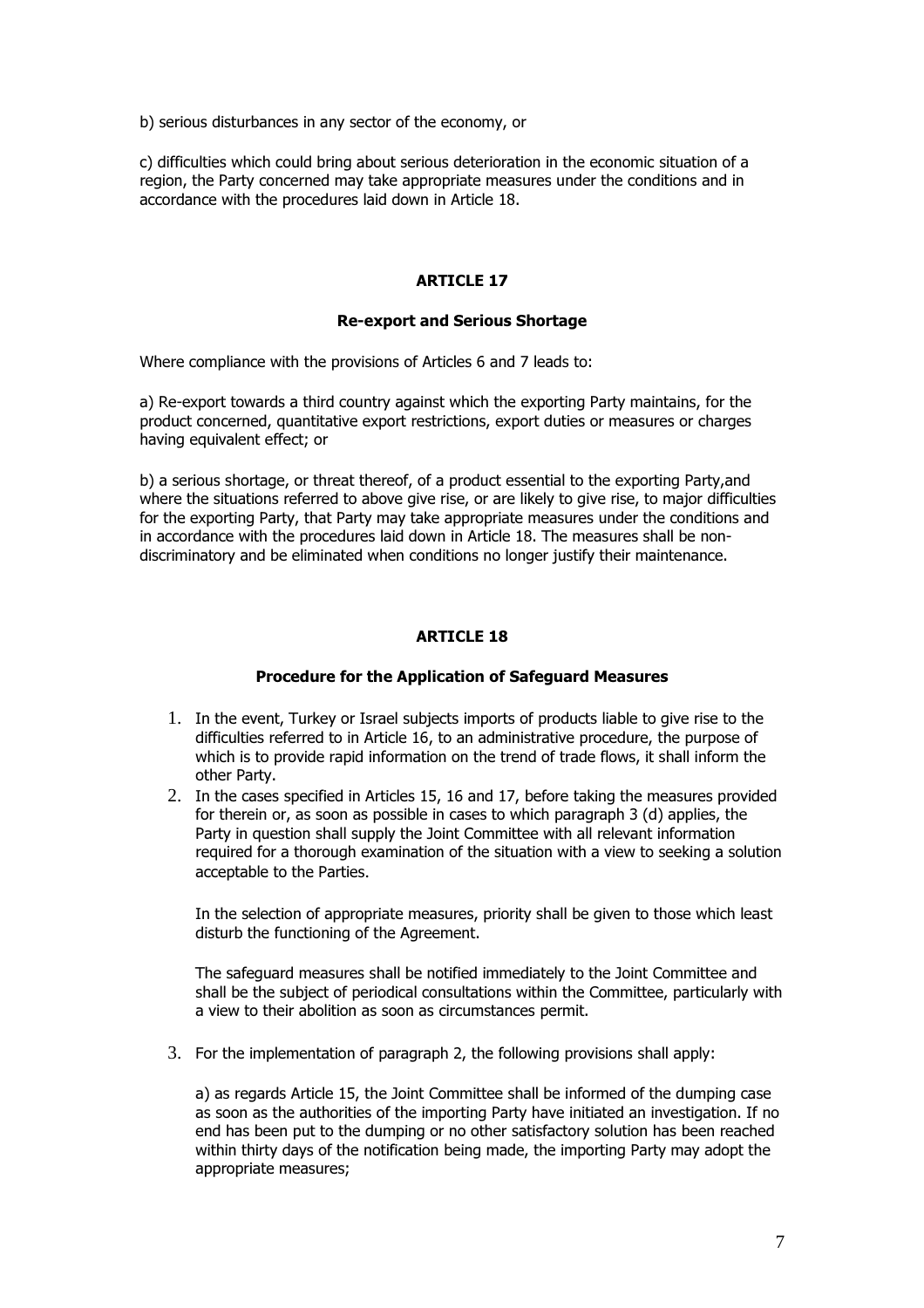b) as regards Article 16, the difficulties arising from the situation referred to in that Article shall be referred for examination to the Joint Committee, which may take any decision needed to put an end to such difficulties.

If the Joint Committee or the exporting Party has not taken a decision putting an end to the difficulties or no other satisfactory solution has been reached within thirty days of the matter being referred, the importing Party may adopt the appropriate measures to remedy the problem. These measures must not exceed the scope of what is necessary to remedy the difficulties which have arisen;

c) as regards Article 17, the difficulties arising from the situations referred to in that Article shall be referred for examination to the Joint Committee.

The Joint Committee may take any decision needed to put an end to the difficulties. If it has not taken such a decision within thirty days of the matter being referred to it, the exporting Party may apply appropriate measures on the exportation of the product concerned;

d) Where exceptional circumstances requiring immediate action make prior information or examination, as the case may be, impossible, the Party concerned may, in the situations specified in Articles 15, 16 and 17 apply forthwith such precautionary measures as are strictly necessary to remedy the situation, and shall inform the other Party immediately.

# **ARTICLE 19**

#### **Standards**

- 1. The rights and obligations of the Parties relating to standards or technical regulations shall be governed by the WTO Agreement on Technical Barriers to Trade.
- 2. Each Party, upon the request of the other Party, shall provide information on particular cases of standard-related measures.
- 3. The Parties shall aim to reduce technical barriers to trade. To this end, the Parties shall conclude when appropriate agreements on mutual recognition in the field of conformity assessment.

#### CHAPTER IV

#### RIGHT OF ESTABLISHMENT AND SUPPLY OF SERVICES

### ARTICLE 20

1. The Parties agree to widen the scope of the Agreement to cover the right of establishment of firms of one Party in the territory of the other Party and the liberalization of the provisions of services by one Party's firms to consumers of services in the other Party.

2. The Joint Committee shall make the necessary recommendations for the implementation of the objective described in paragraph 1.

In making such recommendations, the Joint Committee shall take account of past experience of implementation of the reciprocal most-favoured-nation treatment and of the obligations of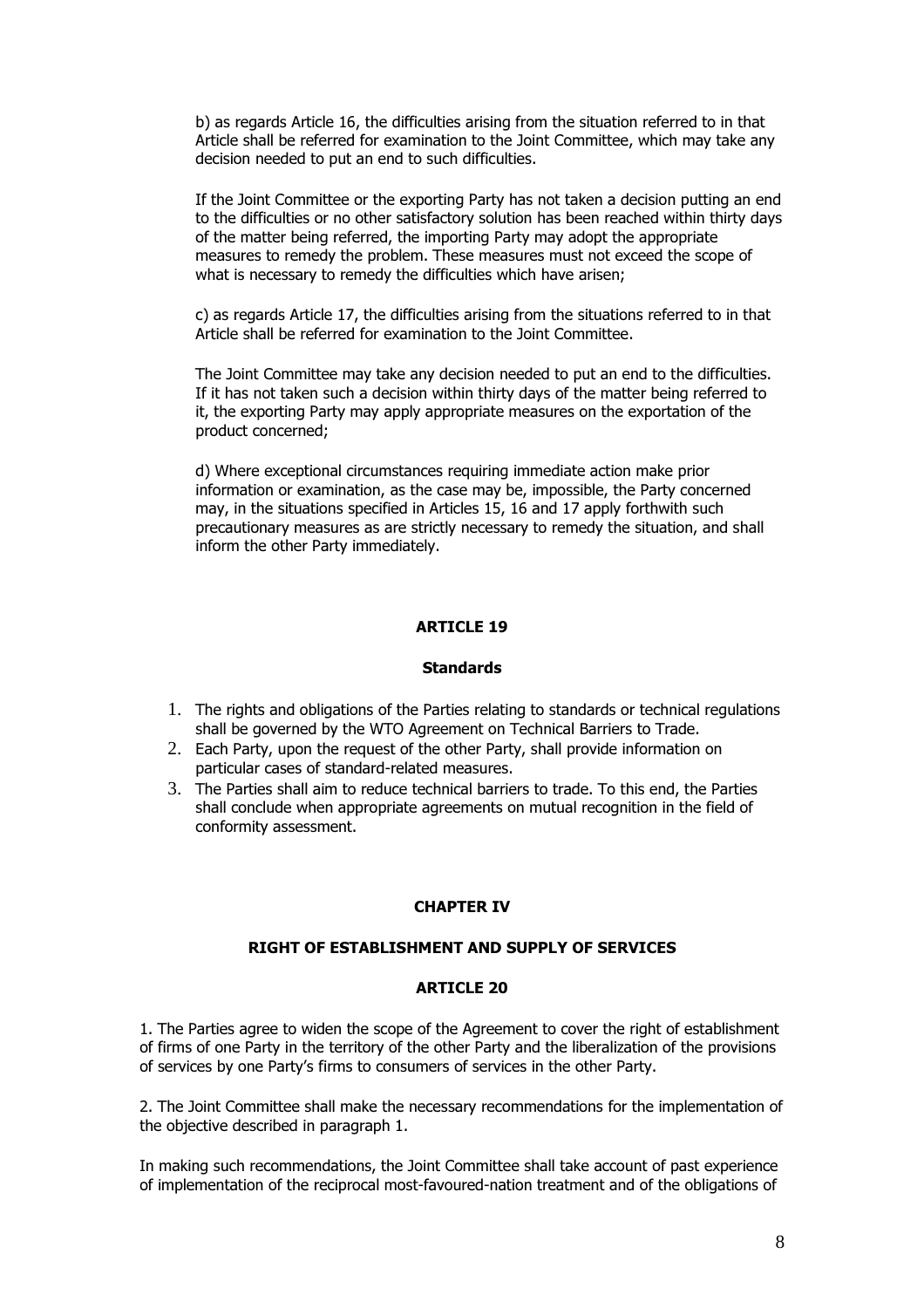each Party under the General Agreement on Trade in Services, hereinafter referred to as the 'GATS', particularly those in Article V of the latter.

3. The Joint Committee shall make a first assessment of the achievement of this objective no later than three years after the Agreement enters into force.

# ARTICLE 21

- 1. At the outset, each Party reaffirms its obligations under the GATS, particularly the obligation to grant reciprocal most-favoured-nation treatment in the services sectors covered by that obligation.
- 2. In accordance with the GATS, this treatment shall not apply to:

a) advantages accorded by either Party under the terms of an agreement of the type defined in Article V of the GATS nor to measures taken on the basis of such an agreement.

b) other advantages granted in accordance with the list of most-favoured-nation exemptions annexed by either Party to the GATS.

# CHAPTER V

# GENERAL, INSTITUTIONAL AND FINAL PROVISIONS

# ARTICLE 22

# Intellectual, Industrial and Commercial Property

1. Pursuant to the provisions of this Article and of **Annex IX**, the Parties shall grant and ensure adequate and effective protection of intellectual, industrial and commercial property rights in accordance with the highest international standards, including effective means of enforcing such rights.

2. The implementation of this Article and of Annex IX shall be regularly reviewed by the Parties. If problems in the area of intellectual, industrial and commercial property affecting trading conditions were to occur, urgent consultation within the Joint Committee shall be undertaken, at the request of either Party, with a view to reaching mutually satisfactory solutions.

# ARTICLE 23

#### **Payments**

1. Payments in freely convertible currencies relating to commercial transactions between the Parties and the transfer of such payments to the territory of the State Party to this Agreement, where the creditor resides shall be free from any restrictions.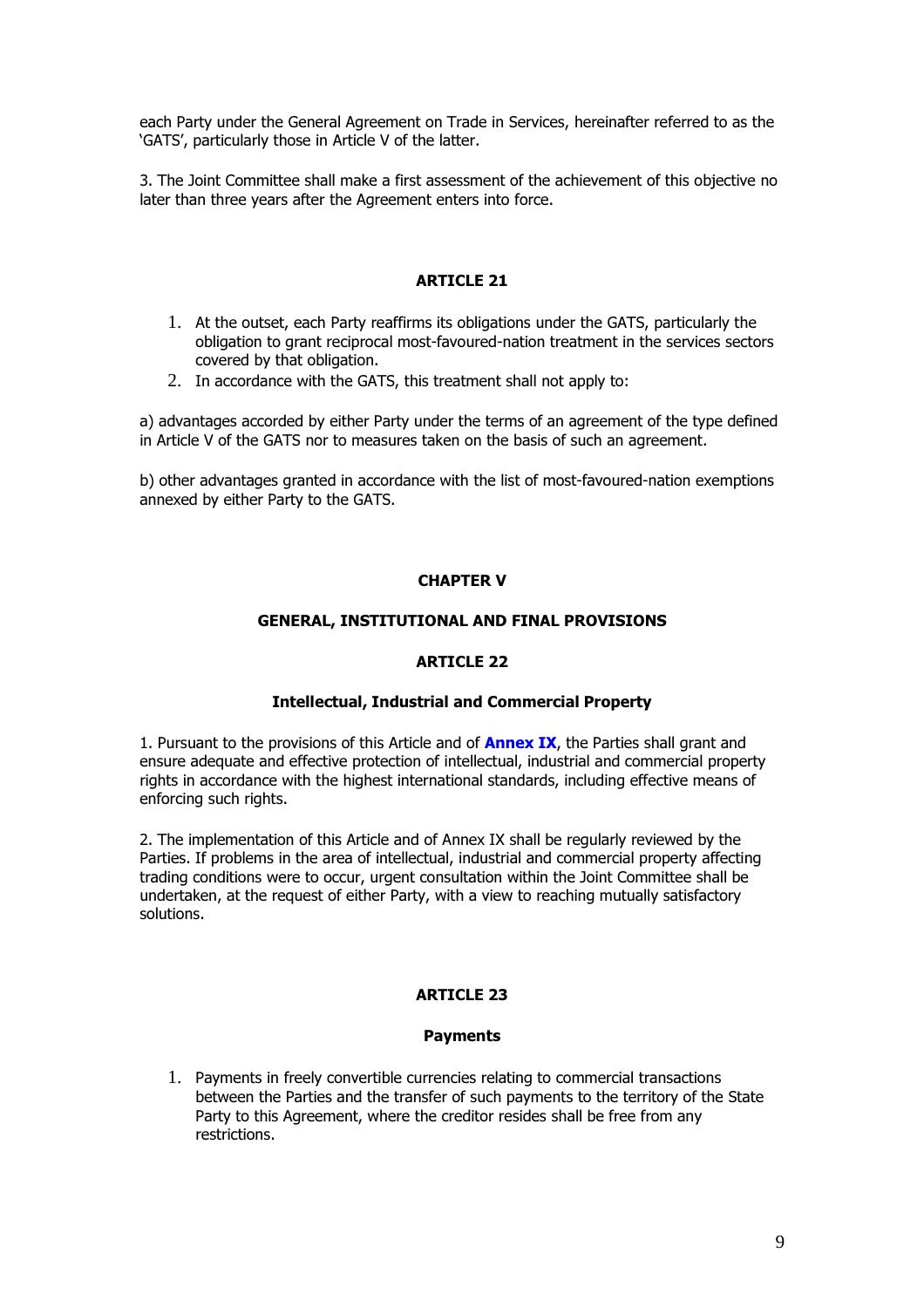- 2. The Parties shall refrain from any exchange or administrative restrictions on the grant, repayment or acceptance of short-term and medium-term credits covering commercial transactions in which a resident participates.
- 3. Any measures concerning current payments connected with the movement of goods shall be in conformity with the conditions laid down under Article VIII of the Statutes of the International Monetary Fund.

#### Public Procurement

- 1. The Parties to this Agreement consider the effective liberalization of their respective public procurement markets an integral objective of this Agreement.
- 2. The Joint Committee will review progress in this area annually.

# ARTICLE 25

#### Competition

1. The following are incompatible with the proper functioning of the Agreement, insofar as they may affect trade between Turkey and Israel:

i) all agreements between undertakings, decisions by associations of undertakings and concerted practices between undertakings which have as their object or effect the prevention, restriction or distortion of competition;

ii) abuse by one or more undertakings of a dominant position in the territories of Turkey or Israel as a whole or in substantial part thereof;

iii) any state aid which distorts or threatens to distort competition by favouring certain undertakings or the production of certain goods.

2. The Joint Committee shall, within three years of the entry into force of the Agreement, adopt by decision the necessary rules for the implementation of paragraph 1.

Until these rules are adopted, the provisions of the Agreement on interpretation and application of Articles VI, XVI and XXIII of the GATT shall be applied as the rules for the implementation of paragraph 1 (iii).

3. Each Party shall ensure transparency in the area of state aid, inter alia by reporting annually to the other Party on the total amount and the distribution of the aid given and by providing, upon request, information on aid schemes. Upon request by one Party, the other Party shall provide information on particular individual cases of state aid.

4. With regard to agricultural products referred to in Chapter II, paragraph 1 (iii) does not apply.

5. If Turkey or Israel consider that a particular practice is incompatible with the terms of the first paragraph and: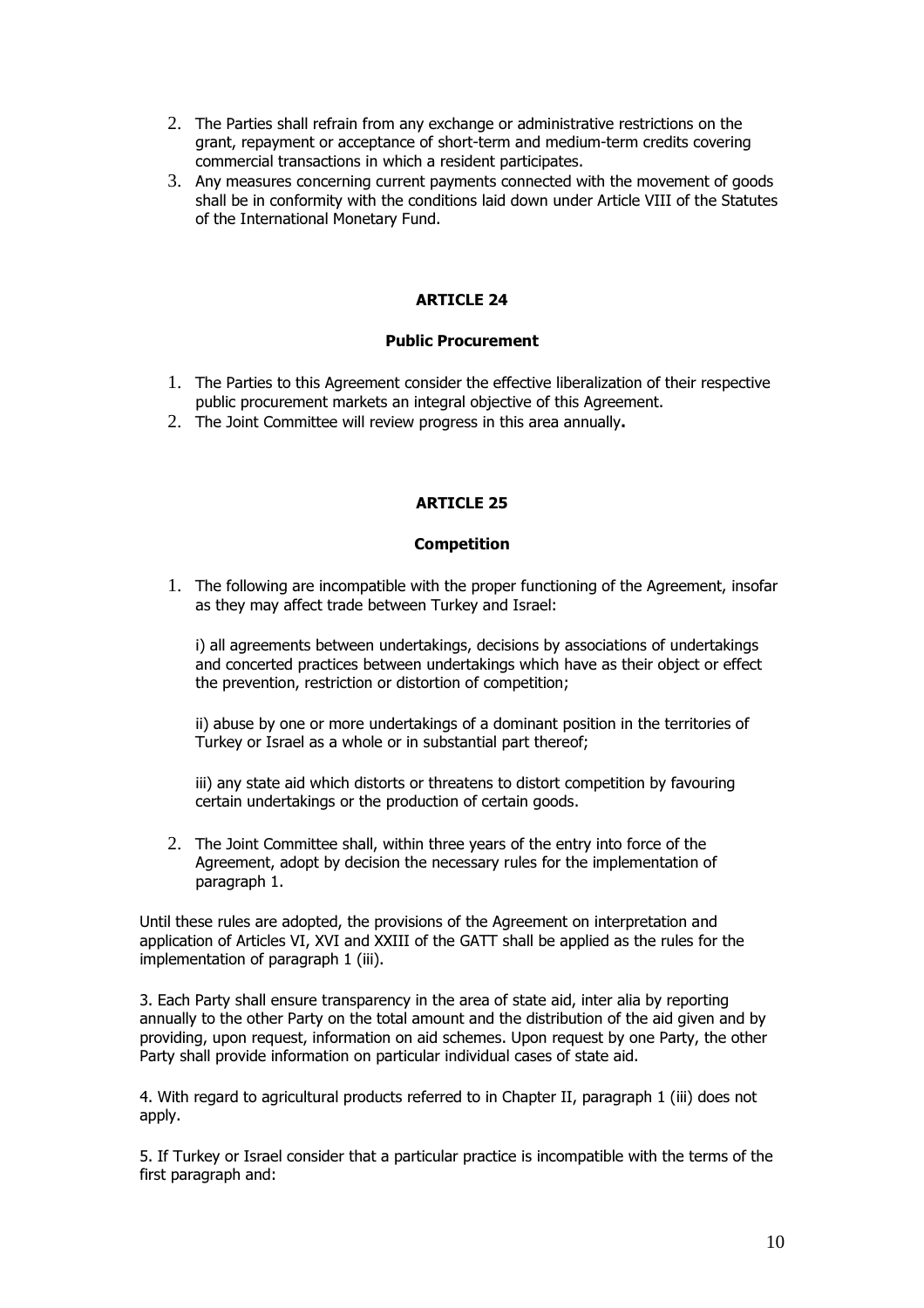- is not adequately dealt with under the implementing rules referred to in paragraph 2, or

- in the absence of such rules, and if such practice causes or threatens to cause serious prejudice to the interest of the other Party or material injury to its domestic industry, including its services industry,

it may take appropriate measures after consultation within the Joint Committee or after thirty working days following referral for such consultation.

With reference to practices incompatible with paragraph 1 (iii), such appropriate measures, when the GATT is applicable to them, may only be adopted in accordance with the procedures and under the conditions laid down by the GATT or by any other relevant instrument negotiated under its auspices and applicable to the Parties.

6. Notwithstanding any provision to the contrary adopted in accordance with paragraph 2, the Parties shall exchange information taking into account the limitations imposed by the requirements of professional and business secrecy.

#### ARTICLE 26

#### Balance of Payments Difficulties

When Turkey or Israel is in a serious balance of payment difficulty, or under threat thereof, Turkey or Israel, as the case may be, may in accordance with the conditions laid down within the framework of GATT and with Article VIII of the Articles of Agreement of the International Monetary Fund, adopt restrictive measures, which shall be of limited duration and may not go beyond what is necessary to remedy the balance of payments situation. Turkey or Israel, as the case may be, shall inform the other Party forthwith and present to the other Party, as soon as possible, a time schedule of their removal.

# ARTICLE 27

### Establishment of the Joint Committee

- 1. A Joint Committee is hereby established in which each Party shall be represented. The Joint Committee shall be responsible for the administration of this Agreement and shall ensure its proper implementation.
- 2. For the purpose of the proper implementation of this Agreement, the Parties shall exchange information and, at the request of either Party, shall hold consultations within the Joint Committee. The Joint Committee shall keep under review the possibility of further removal of the obstacles to trade between Turkey and Israel.
- 3. The Joint Committee may, in accordance with the provisions of paragraph 3 of Article 28, take decisions in the cases provided for in this Agreement. On other matters the Joint Committee may make recommendations.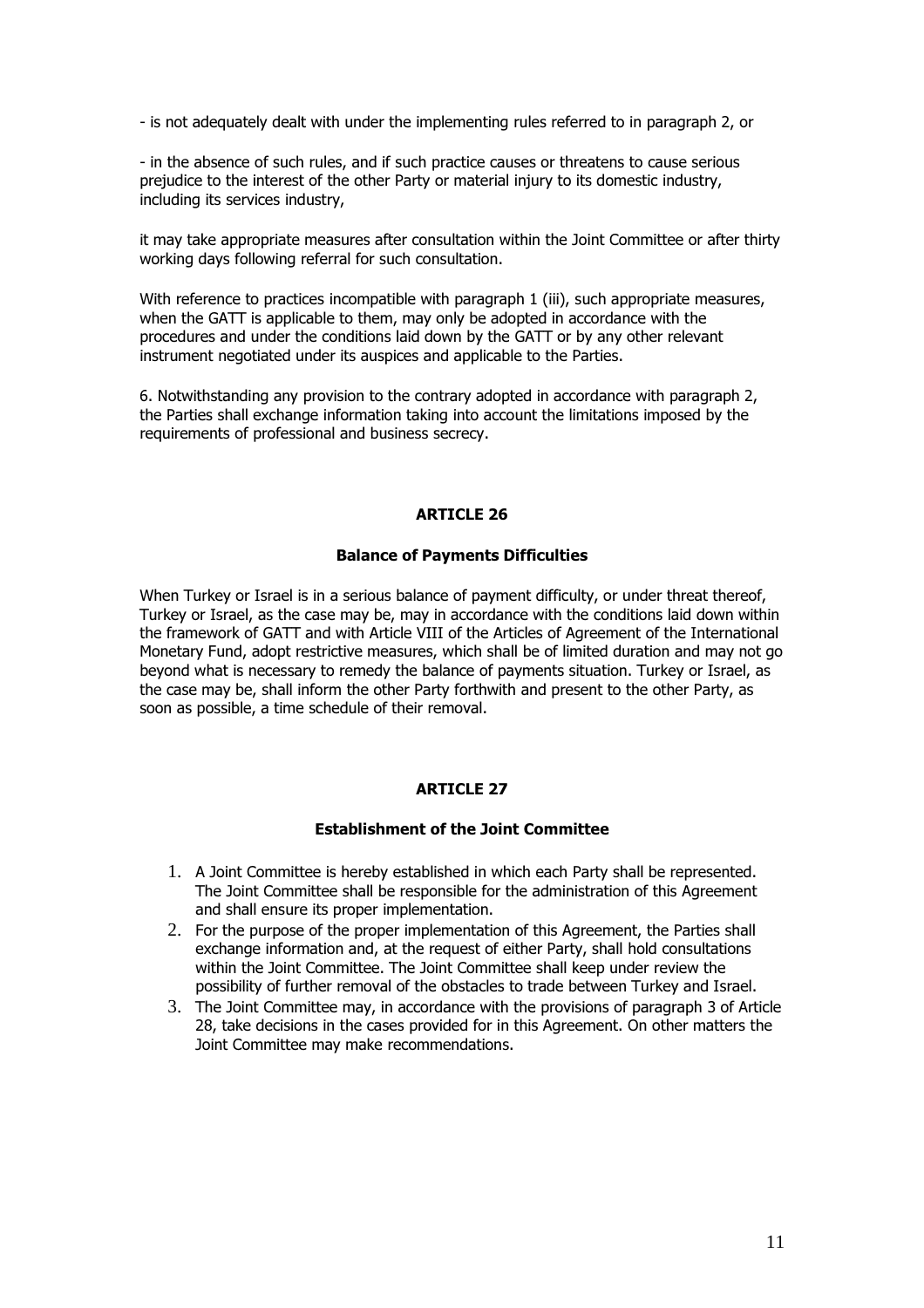# Procedures of the Joint Committee

- 1. For the proper implementation of this Agreement, the Joint Committee shall meet at an appropriate level whenever necessary but at least once a year. Either Party to this Agreement may request a meeting to be held.
- 2. The Joint Committee shall act by common agreement.
- 3. If a representative of a Party in the Joint Committee has accepted a decision subject to the fulfilment of constitutional requirements the decision shall enter into force, if no later date is contained therein, on the date of the receipt of written notification as to the fulfillment of such requirements.
- 4. The Joint Committee shall adopt its rules of procedure which shall, inter alia, contain provisions for convening meetings and for the designation of the Chairman and his term of office.
- 5. The Joint Committee may decide to set up such sub-committees and working parties as it considers necessary to assist it in accomplishing its tasks.

# ARTICLE 29

# Fulfillment of Obligations

- 1. The Parties shall take any general or specific measure required to fulfill their obligations under the Agreement. They shall see to it that the objectives set out in the Agreement are attained.
- 2. If either Party considers that the other Party has failed to fulfil an obligation under the Agreement, it may take appropriate measures. Before so doing, except in cases of special urgency, it shall supply the Joint Committee with all relevant information required for a thorough examination of the situation with a view to seeking a solution acceptable to the Parties.

In the selection of measures, priority shall be given to those which least disturb the functioning of the Agreement.

These measures shall be notified immediately to the Joint Committee and shall be the subject of consultations within the Joint Committee if the other Party so requests.

# ARTICLE 30

# Settlement of Disputes

- 1. Each Party may refer to the Joint Committee any dispute relating to the application or interpretation of this Agreement.
- 2. The Joint Committtee may settle the dispute by means of a decision.
- 3. Each Party shall be bound to take the measures involved in carrying out the decisions referred to in Paragraph 2.
- 4. If a dispute referred to the Joint Committee has not been resolved within a period of sixty days after the dispute was referred to it or within such longer period as the Joint Committee has agreed upon, each Party may notify the other of the appointment of an arbitrator within forty five days.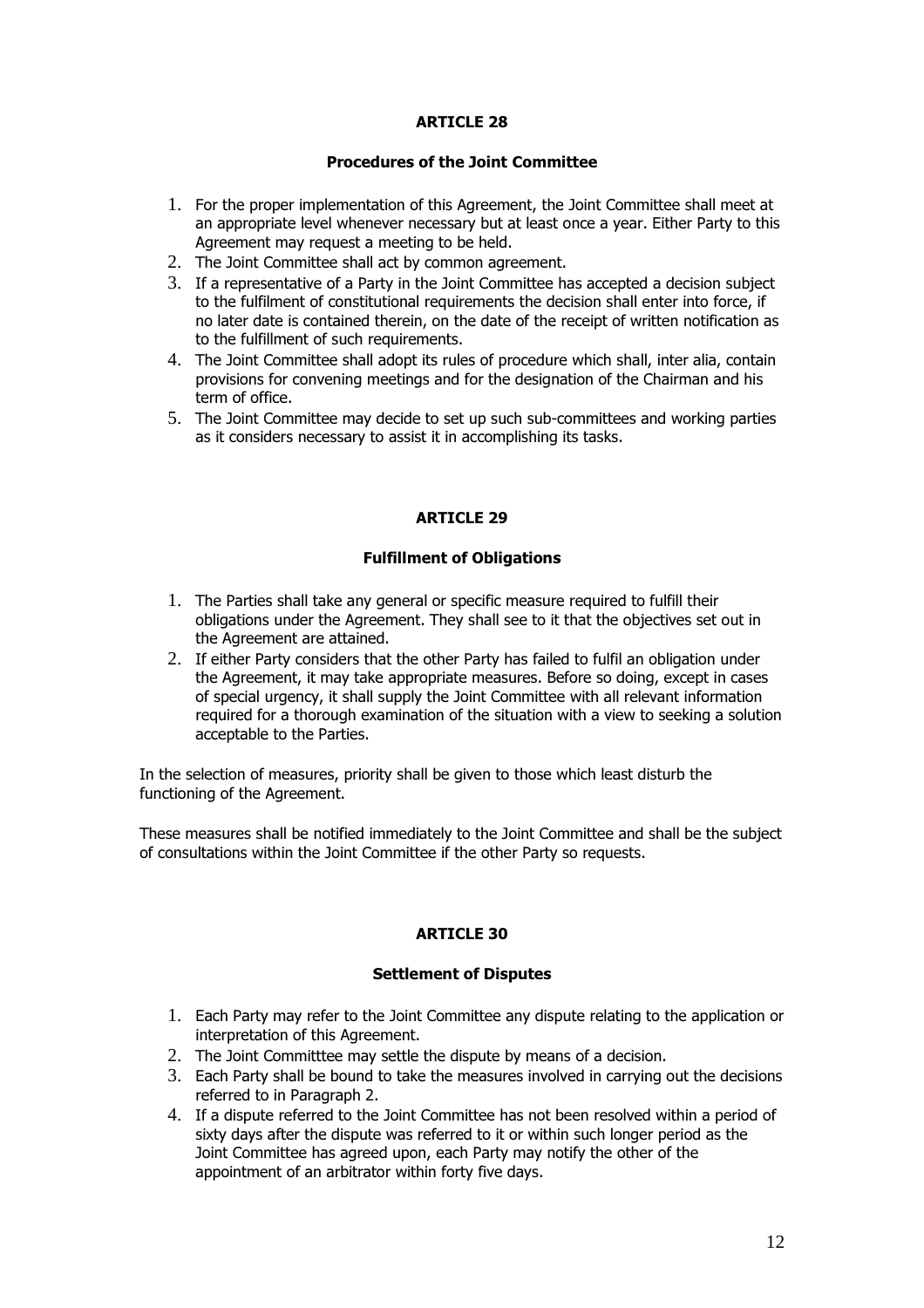- 5. The two appointed arbitrators shall nominate by a common agreement within two months a third umpire arbitrator who shall not be a national of either Party and who will serve as chairman.
- 6. The arbitrators' decision shall be taken by a majority vote within ninety days.
- 7. Each Party shall be bound to take the steps required to implement the decision of the arbitrators.

# Security Exceptions

Nothing in this Agreement shall prevent a Party from taking any measures:

a) which it considers necessary to prevent the disclosure of information contrary to its essential security interests;

b) which relate to the production of, or trade in, arms, munitions or war materials or to research, development or production indispensable for defence purposes, provided that such measures do not impair the conditions of competition in respect of products not intended for specifically military purposes;

c) which it considers essential to its own security in the event of serious internal disturbances affecting the maintenance of law and order, in time of war or other serious international tension constituting threat of war or in order to carry out obligations it has accepted for the purpose of maintaining peace and international security.

# ARTICLE 32

# Evolutionary Clause

- 1. Where either Party considers that it would be useful in the interest of the economies of the Parties to this Agreement to develop the relations established by this Agreement by extending them to fields not covered thereby, it shall submit a reasoned request to the other Party. The Parties may instruct the Joint Committee to examine this request and, where appropriate, to make recommendations to them, particularly with a view to opening negotiations.
- 2. Agreements resulting from the procedure in paragraph 1 will be subject to ratification or approval by the Parties to this Agreement in accordance with their own procedures.

# **ARTICLE 33**

# **Amendments**

Amendments to this Agreement other than those referred to in paragraph 3 of Article 27, which are approved by the Joint Committee shall be submitted to the Parties for acceptance and shall enter into force under the same procedure of the entry into force of the Agreement.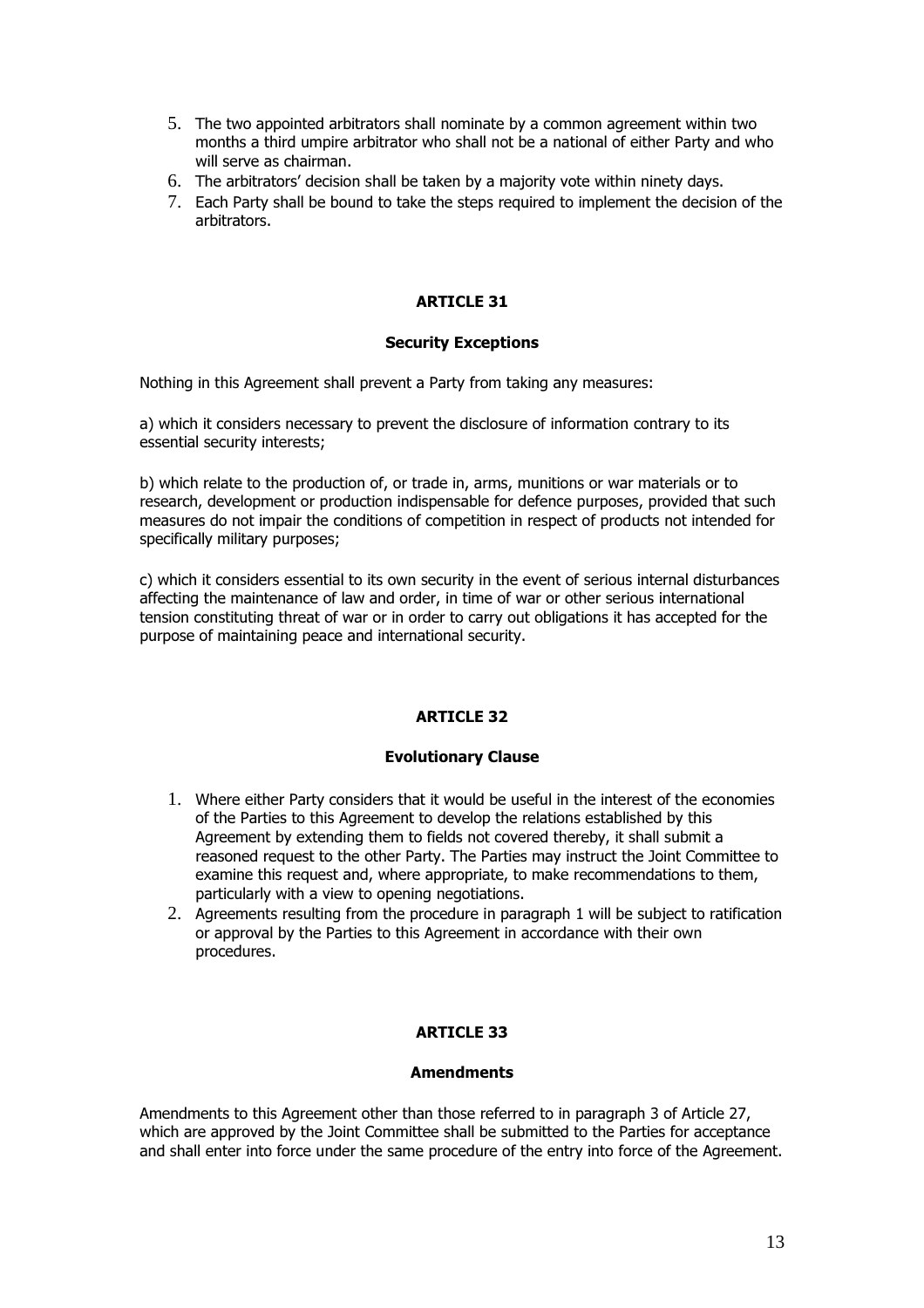# Protocols and Annexes

Protocol A and Protocol B, and Annexes I to IX of this Agreement and Joint Declearations related to provisions and implementation of this Agreement shall form an integral part of the Agreement. The Joint Committee may decide to amend the Protocols and Annexes.

# ARTICLE 35

# Trade Relations Governed by other Agreements

- 1. This Agreement shall not preclude the maintenance or establishment of customs unions, free trade areas or arrangements for frontier trade, except insofar as they alter the trade arrangements provided for in the Agreement.
- 2. Consultations between the Parties shall take place within the Joint Committee concerning agreements establishing customs unions or free trade areas and, where required, on other major issues related to their respective trade policy with third countries.

# ARTICLE 36

# Territorial Application

This Agreement shall apply to the customs territories and free trade zones of the Parties.

# ARTICLE 37

# Expiration

The Agreement is concluded for an unlimited period.

Each Party may denounce this Agreement by written notification to the other Party through the diplomatic channels . This Agreement shall cease to apply six months from the date of such notification.

# ARTICLE 38

# Entry into force

This Agreement shall enter into force from the date of the exchange of instruments of ratification.